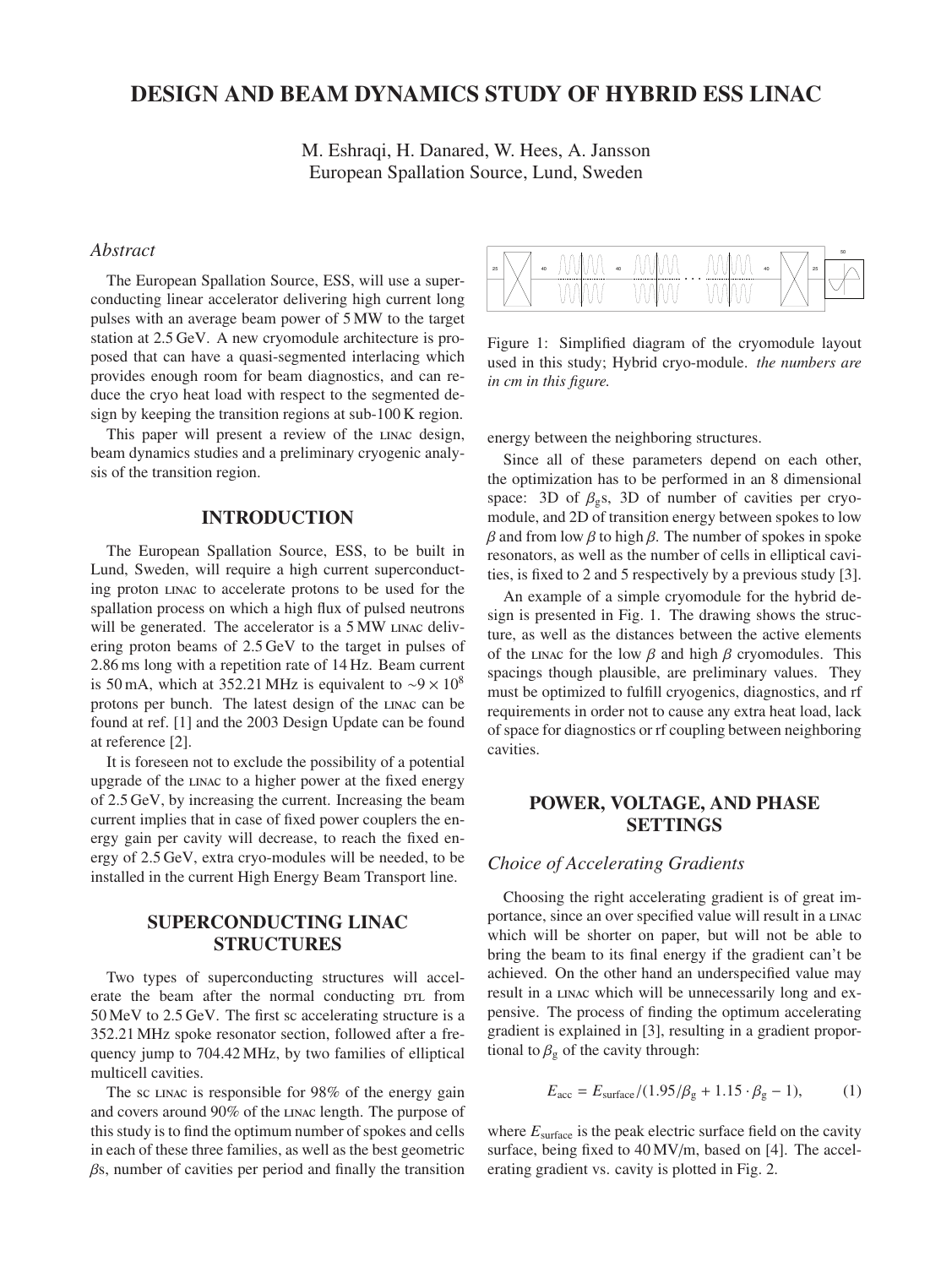

Figure 2: Top: Accelerating gradient along the SC LINAC, Bottom: The required power per cavity along the SC LINAC. Green: discontinuous phase advance variation between Spoke and low  $\beta$ , Blue: Continuous phase advance.

#### *Power*

For the ESS beam current of 50 mA and an accelerating gradient of ∼20 MV/m, the required power to accelerate the beam would be ∼1 MW for a cavity which is almost 1 m long, in case we neglect the synchronous phase. At such a high power, around ∼1 MW per coupler, rf windows have to be designed carefully due to the high thermo-mechanical stresses which they have to endure. A pair of such couplers capable of delivering up to ∼1.2 MW, at 50 Hz and for a 2 ms pulse has been built and tested in Saclay, France. [5].

### *Accelerating rf phase*

Acceleration and bunching of the continuous beam of particles out of source starts in the RFQ at −90° and then gradually increases to  $-20°$  at the end of DTL. Since the frequency stays the same in the spokes, the accelerating phase starts at  $-20^\circ$  and increases by  $0.18^\circ$  per cavity to reach almost −14◦ in the very last spoke resonators, except for the matching cavities. Elliptical cavities will work at twice the spoke frequency, i.e. 704.42 MHz, and if this frequency jump is not handled correctly a loss of longitudinal acceptance in the transition may cause excessive emittance increase and/or particle loss in the elliptical cavities. Accelerating phase as well as accelerating gradient are decreased in the first few periods of the elliptical cavities [6] to keep the bucket size constant, and the synchronous phase is gradually increased to −15◦.

### *Longitudinal Phase Advance*

Another boundary condition of the optimization process is the limit on the longitudinal phase advance per period. The upper limit chosen during this study is 80◦ per period, to allow for a minimum transverse to longitudinal phase advance ratio of 1.125. If we do not limit the phase advance variation between spoke resonators and low  $\beta$  cavi-



Figure 3: Top: Phase advance per meter along the SC LINAC, Bottom: Synchronous phase along the SC LINAC, Green: Step, Blue: Smooth.

ties, there will be a step like discontinuity in average phase advance, phase advance per meter, due to the frequency jump, "Step" in Fig. 3. This may decrease the beam dynamics performance of the machine and act as a bottle neck. To avoid this, the maximum longitudinal phase advance variation per period is limited to 0.5◦ per meter. In the study this case is labeled as "Smooth", Fig. 3.

### HYBRID DESIGN

A new type of hybrid cryomodule architecture is proposed and is under study, allowing for a transition between cryomodules in the sub-100 K region. The advantages of the new hybrid design are that it will generate a lower heat load with respect to a fully segmented design, while still providing easy access to individual cryomodules for maintenance and repair. It also allows for independent alignment of the quadrupoles, which are mounted at the two extremities of the cryomodule, e.g. using LHC type three axes alignment jacks [8]. It has many of the advantages of a continuous cold design. The fact that such a design will be longer should not be considered without noting that it has the extra 500 mm area reserved for devices, such as beam instruments, vacuum gauges, et cetera. This option is called hybrid, since it uses two ranges of temperatures and is a mixture between continuous and segmented design.

In entirely segmented cryomodules, an important part of the static heat load stems from sub-optimal screening at the cold-warm transitions. By cooling down the utility block to screen temperature, i.e. around 70 K, this heat load can be significantly reduced. The cooldown is achieved by fitting a vacuum jacket around the utility block, thus creating a separate utility module and by fitting this module with a 70 K thermal screen. This screen is supplied with cold helium from one of the adjacent cryomodules' screen circuits. A dedicated vacuum pump assures the insulating vacuum. The exact thermal benefits of this solution are being evaluated and will be weighed against the drawbacks, which are